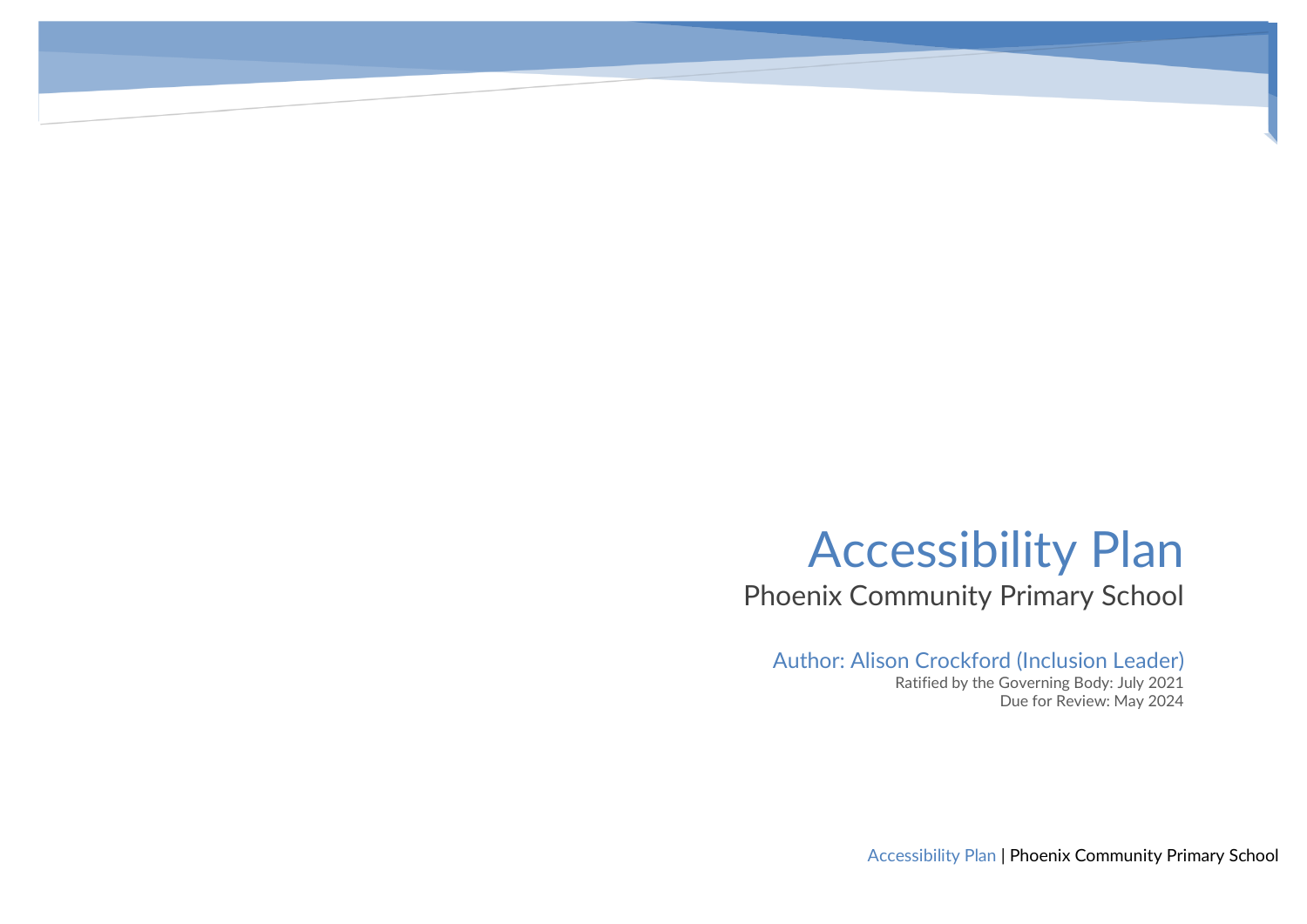### Vision Statement

Under the Equality Act 2010, schools should have an Accessibility Plan. The Equality Act 2010 replaced all existing equality legislation, including the Disability Discrimination Act. The effect of the law is the same as in the past, meaning that "schools cannot unlawfully discriminate against pupils because of sex, race, disability, religion or belief and sexual orientation".

According to the Equality Act 2010 a person has a disability if:

- He or she has a physical or mental impairment, and
- The impairment has a substantial and long-term adverse effect on his or her ability to carry out normal day-to-day activities.

We also recognise that a physical or mental impairment is a broad definition which includes children with a wide range of impairments including physical and sensory such as speech and language needs, learning disabilities and medical needs. The Accessibility Plan is listed as a statutory document of the Department for Education's guidance on statutory policies for schools. The Plan must be reviewed every three years and approved by the Governing Body. The review process can be delegated to a committee of the Governing Body, an individual or the Head Teacher.

The current plan will be appended to this document.

At Phoenix Community Primary School, we are committed to working together to provide an inspirational and exciting learning environment where all children can take pride in their achievements and develop an enthusiasm for life-long learning. We want all children to realise their full potential and develop their talents. We believe that children should feel happy, safe and valued so that they gain a respectful, caring attitude towards each other and the environment both locally and globally.

This Accessibility Plan has been developed and drawn up based upon information supplied by the Local Authority, pupils, parents, staff and governors of the school and covers the period from May 2021 – May 2024.

We are committed to providing a fully accessible environment which values and includes all pupils, staff, parents and visitors regardless of their education, physical, sensory, social, spiritual, emotional and cultural needs. We are committed to challenging negative attitudes about disability and accessibility and to developing a culture of awareness, tolerance and inclusion.

The Phoenix Community Primary School Accessibility Plan shows how access is to be improved for disabled pupils, staff and visitors to the school and the need to make reasonable adjustments to accommodate their needs where practicable. The Accessibility Plan will contain relevant actions to: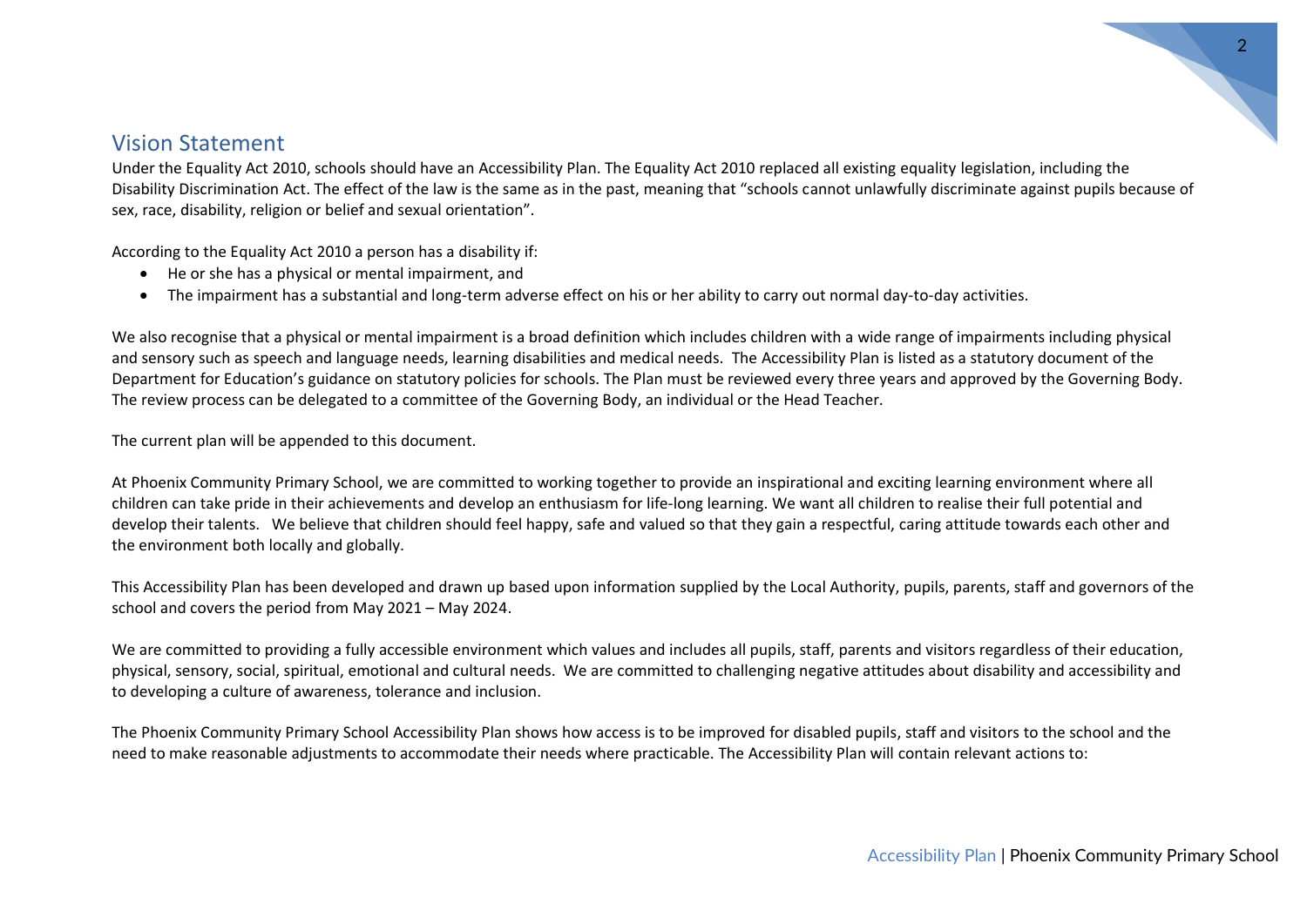- a) Improve access to the **physical environment** of the school, adding specialist facilities as necessary. This covers improvements to the physical environment of the school and physical aids to access education. The school building is of a new construction and has been designed to full DDA requirements so any improvements to this area are expected to be minimal.
- b) Increase access to the **curriculum** for pupils with a disability, expanding the curriculum as necessary to ensure that pupils with a disability are as equally, prepared for life as are the able-bodied pupils. This covers teaching and learning and the wider curriculum of the school such as participation in afterschool clubs, leisure and cultural activities or school visits. It also covers the provision of specialist **aids and equipment**, which may assist these pupils in accessing the curriculum.
- c) Improve the delivery of **written information** to pupils, staff, parents and visitors with disabilities. Examples might include handouts, timetables, textbooks and information about the school and school events. The information should be made available in various preferred formats within a reasonable time frame.

The Phoenix Community Primary School Accessibility Plan relates to the key aspects of physical environment, curriculum and written information.

Whole school training will recognize the need to continue raising awareness for staff and governors on equality issues with reference to the Equality Act 2010.

The Accessibility Plan should be read in conjunction with the following policies, strategies and documents:

- Curriculum
- Equal Opportunities
- Staff Training and Continuing Personnel Development
- Health & Safety (including Educational Visits)
- Special Needs & Disability Policy and SEN Information Report
- Behaviour for Learning
- School Improvement Plan
- Asset Management Plan
- School Prospectus and Mission Statement

The Action Plan for physical accessibility relates to the Access Audit of the School, which is undertaken regularly. It may not be feasible to undertake some of the works during the life of this first Accessibility Plan and therefore some items will roll forward into subsequent plans. The audit will need to be revisited prior to the end of each first three-year plan period in order to inform the development of the new Plan for the following period.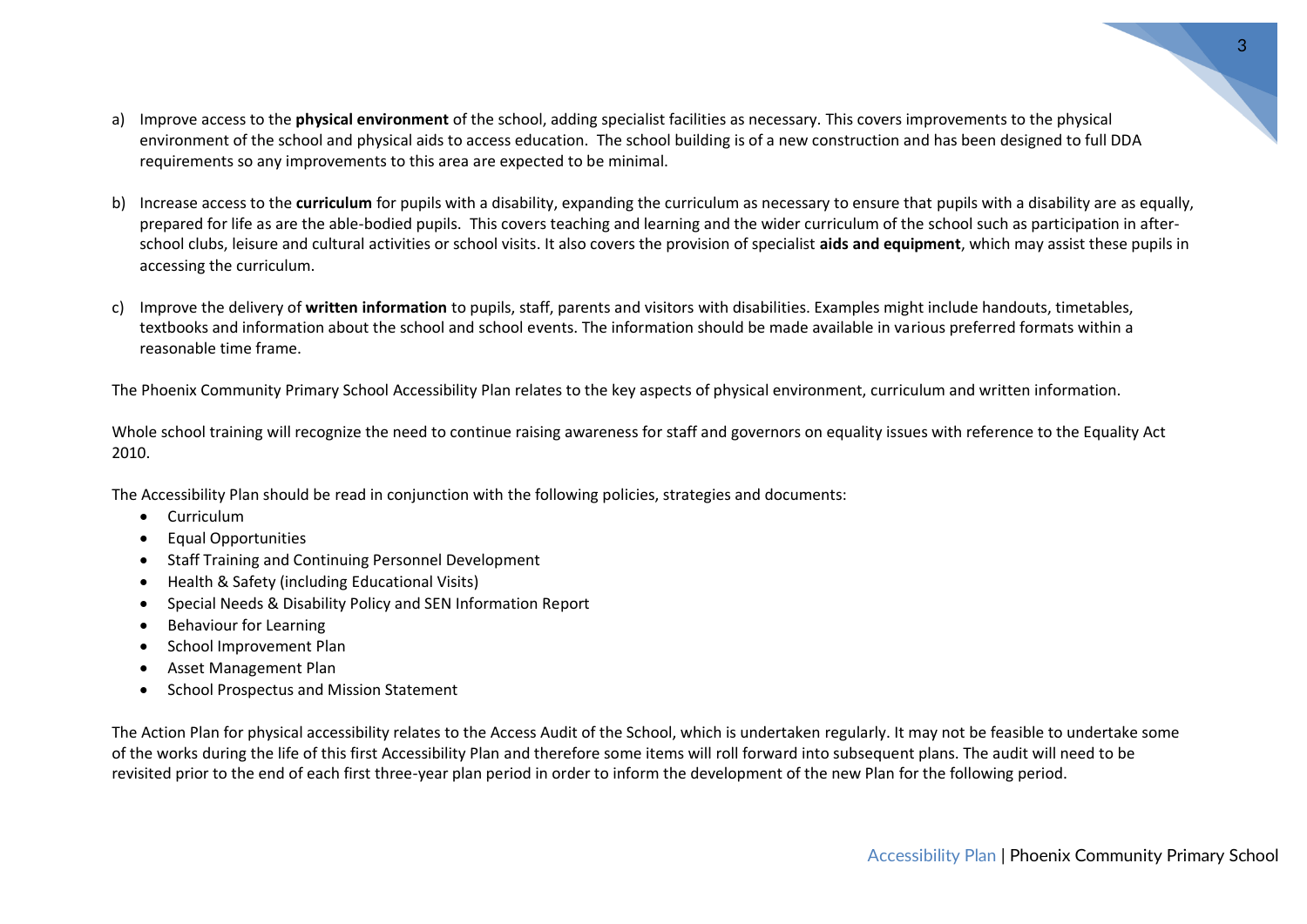

# Aims and Objectives

Our Aims are:

- Increase access to the curriculum for pupils with a disability,
- Improve and maintain access to the physical environment
- Improve the delivery of written information to pupils,

Our objectives are detailed in the Action Plan below

# Current Good Practice

We aim to ask about any disability or health condition in early communications with new parents and carers. For parents and carers of children already at the school, we collect information on disability as part of a survey of parents' views, or at other opportunities such as parents' evening. Parents are encouraged to inform school of any issues or developments surrounding health or disability.

#### Physical Environment

Disabled pupils participate in extra-curricular activities. Some aspects of extra-curricular activities present particular challenges, for example: lunch and break times for pupils with social/interaction impairments, after-school clubs for pupils with physical impairments, school trips for pupils with medical needs. However, there is disabled access to all areas of the school.

#### Curriculum

There are areas of the curriculum to which disabled pupils have limited access. Some areas of the curriculum present particular challenges, for example: PE for pupils with a physical impairment, science and technology for pupils with a visual impairment, humanities for pupils with learning difficulties. Other issues affect the participation of disabled pupils, for example: bullying, peer relationships, policies on the administration of medicines, the provision of personal care, the presence or lack of role models or images of disabled people, in effect, all the school's policies and procedures, written and unwritten.

#### Information

Different forms of communication are made available to enable all disabled pupils to express their views and to hear the views of others. Access to information is planned, with a range of different formats available for disabled pupils, parents and staff.

## Access Audit

The school is a single-storey building with wide corridors and several access points from outside. All entrances to the school are flat and all have wide doors fitted. There are wide door access to all classrooms and other areas. The hall is on the ground floor and is accessible to all. The main entrance features a secure lobby and has been fitted with a low reception desk, this being fully accessible to wheelchair users. There are disabled toilet facilities available, accessible for all, situated in the main corridor. This is fitted with a handrail and a pull emergency cord. There is a ramp to access the playground and music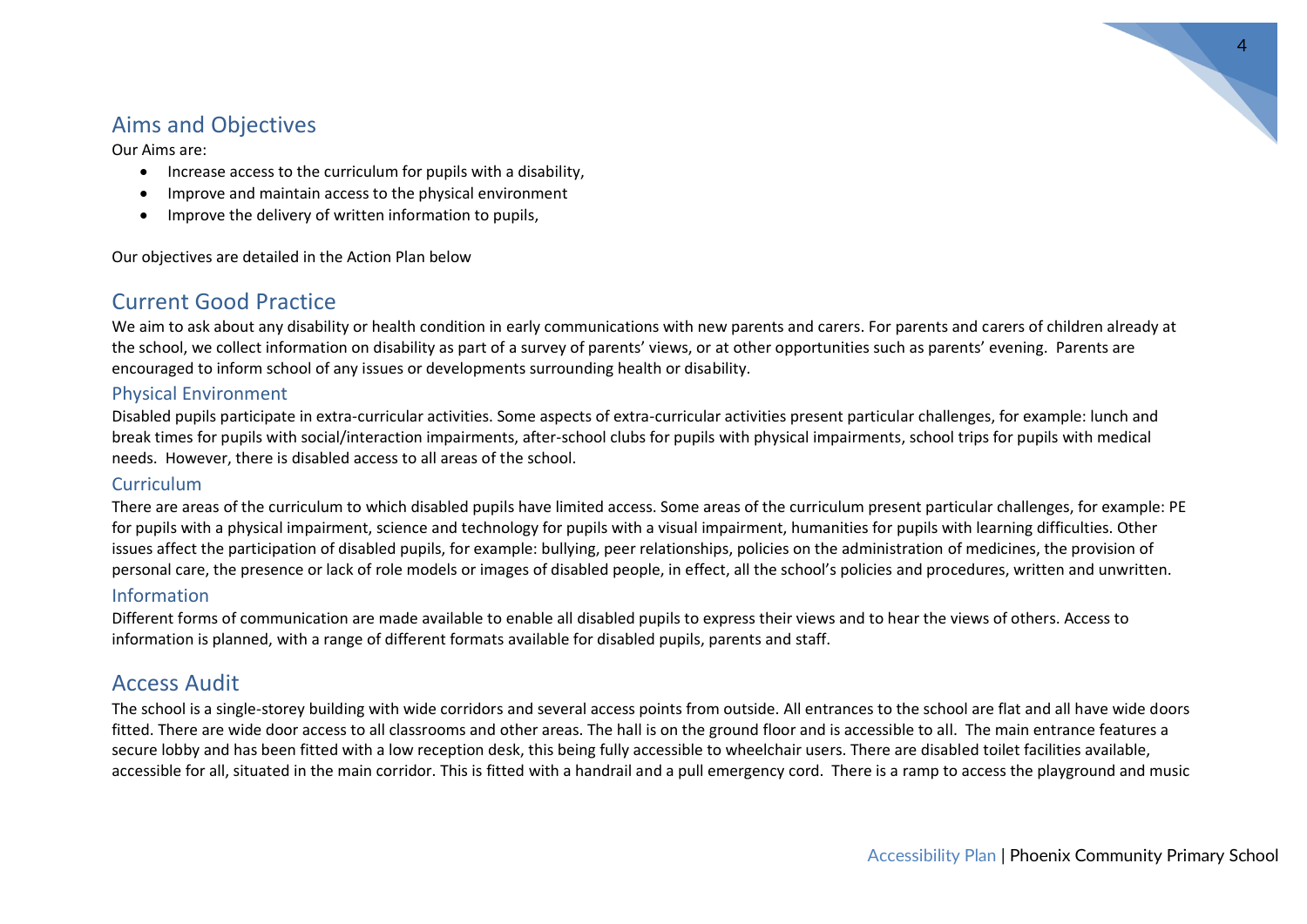mobile. The school has internal emergency signage and escape routes are clearly marked. On-site car parking for staff and visitors includes two dedicated disabled parking bays.

From September 2021 classrooms will move to mobile accommodation positioned on the playground. Access to these will be via a ramp to access the playground and then ramps to access the classrooms. Classrooms will be linked to the main school building's fire alarm system. There will be an additional temporary teaching space for small group and interventions positioned on the grassed area out the front of the school adjacent to the school library. This will be accessed via a ramp and will have lockable gates at either end to secure access to the main school site. Access to the main school site will be through the side gate which will remain open during the day.

# Management, Coordination and Implementation

We will consult with experts when new situations regarding pupils with disabilities are experienced.

The Governors and Senior Leadership Team will work closely with the Local Authority.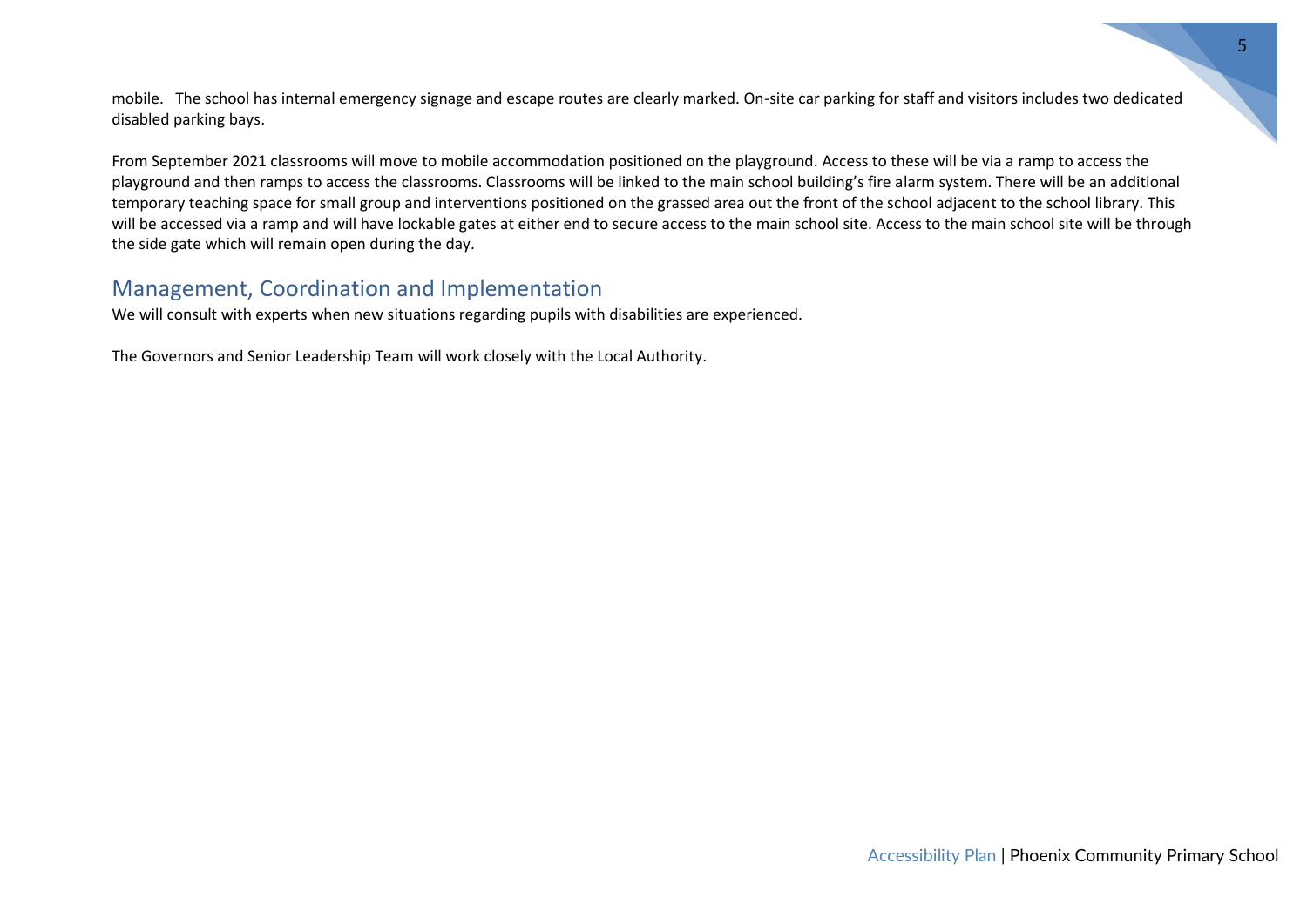| <b>Target</b>                 | <b>Current Practice</b>                                                         | <b>Success Criteria</b>                        | <b>Actions to be taken</b>                           | Completed<br>by | <b>Monitored</b><br>by |
|-------------------------------|---------------------------------------------------------------------------------|------------------------------------------------|------------------------------------------------------|-----------------|------------------------|
| Include a variety of          | Using guidance from Mainstream Core Standards                                   | Children are taught                            | Staff meeting to introduce                           | October         | Inclusion              |
| teaching styles and           | (MCS), ensure that all Quality First Teaching                                   | strategies to take control                     | new MCS.                                             | 2021            | Leader                 |
| approaches                    | strategies are used throughout the school with                                  | of their own learning.                         | Recap in staff meeting                               |                 |                        |
|                               | induction and support for new staff.                                            | Rigorous evaluation of                         | Quality First Teaching.                              |                 | <b>SLT</b>             |
| Continue to develop           | Effective provision mapping undertaken by class<br>teacher and impact measured. | provision targets.<br>Intervention has impact. | Teaching approaches are<br>adapted to suit the needs |                 |                        |
| <b>Quality First Teaching</b> | Develop independence and motivation of children.                                |                                                | of all children.                                     |                 |                        |
| Develop/Consolidate           |                                                                                 |                                                | Teachers and TAs use                                 | Ongoing         |                        |
| Behaviours for                |                                                                                 |                                                | MCS to identify barriers to                          |                 |                        |
| Learning                      |                                                                                 |                                                | learning and strategies to                           |                 |                        |
|                               |                                                                                 |                                                | support children with                                |                 |                        |
|                               |                                                                                 |                                                | these.                                               |                 |                        |
|                               |                                                                                 |                                                | Use provision map targets                            |                 |                        |
|                               |                                                                                 |                                                | to monitor intervention                              |                 |                        |
|                               |                                                                                 |                                                | targets and % of pupils                              |                 |                        |
|                               |                                                                                 |                                                | achieving the target.                                |                 |                        |
| Identifying and               | Dyslexia and ASD-friendly approaches to continue.                               | Children are able to                           | Class observations to                                | Ongoing         | Inclusion              |
| addressing potential          | Emphasis on classroom support for children with                                 | engage, participate and                        | include specific focus on                            |                 | Leader                 |
| barriers to learning for      | poor working memory.                                                            | achieve regardless of                          | disadvantaged children as                            |                 |                        |
| vulnerable groups             | Focus on additional support/resources for                                       | individual needs.                              | well as SEN.                                         |                 | <b>SLT</b>             |
|                               | disadvantaged children.<br>Use a variety of strategies to differentiate.        | Gap between<br>disadvantaged and non-          | <b>Pupil Progress meetings</b>                       |                 |                        |
|                               | Teachers and TAs to use MCS to identify strategies to                           | disadvantaged to remain                        | and subsequent Provision                             |                 |                        |
|                               | support children.                                                               | reduced.                                       | Maps will ensure that any                            |                 |                        |
|                               | Class observations to ensure that needs of all pupils                           | Children are taught                            | gaps in learning and                                 |                 |                        |
|                               | are being met.                                                                  | strategies to take control                     | appropriately targeted.                              |                 |                        |
|                               | Pupil Progress and Target Setting meetings ensure all                           | of their own learning.                         |                                                      |                 |                        |
|                               | children have aspirational targets regardless of                                | Staff apply the correct                        | Re-visit with all staff                              |                 |                        |
|                               | specific needs. Monitored through Pupil Progress                                | standards to meet the                          | expectations around                                  |                 |                        |
|                               | Meetings.                                                                       | needs of all children.                         | positive learning                                    |                 |                        |
|                               |                                                                                 |                                                | behaviours and mindset.                              |                 |                        |
| Effective Use of All          | Teaching Assistant keep comprehensive and                                       | All TAs to meet the TA                         | Monitoring of:                                       | Ongoing         | Inclusion              |
| Adults                        | manageable data for the children they work with.                                | standards.                                     | Interventions                                        |                 | Leader                 |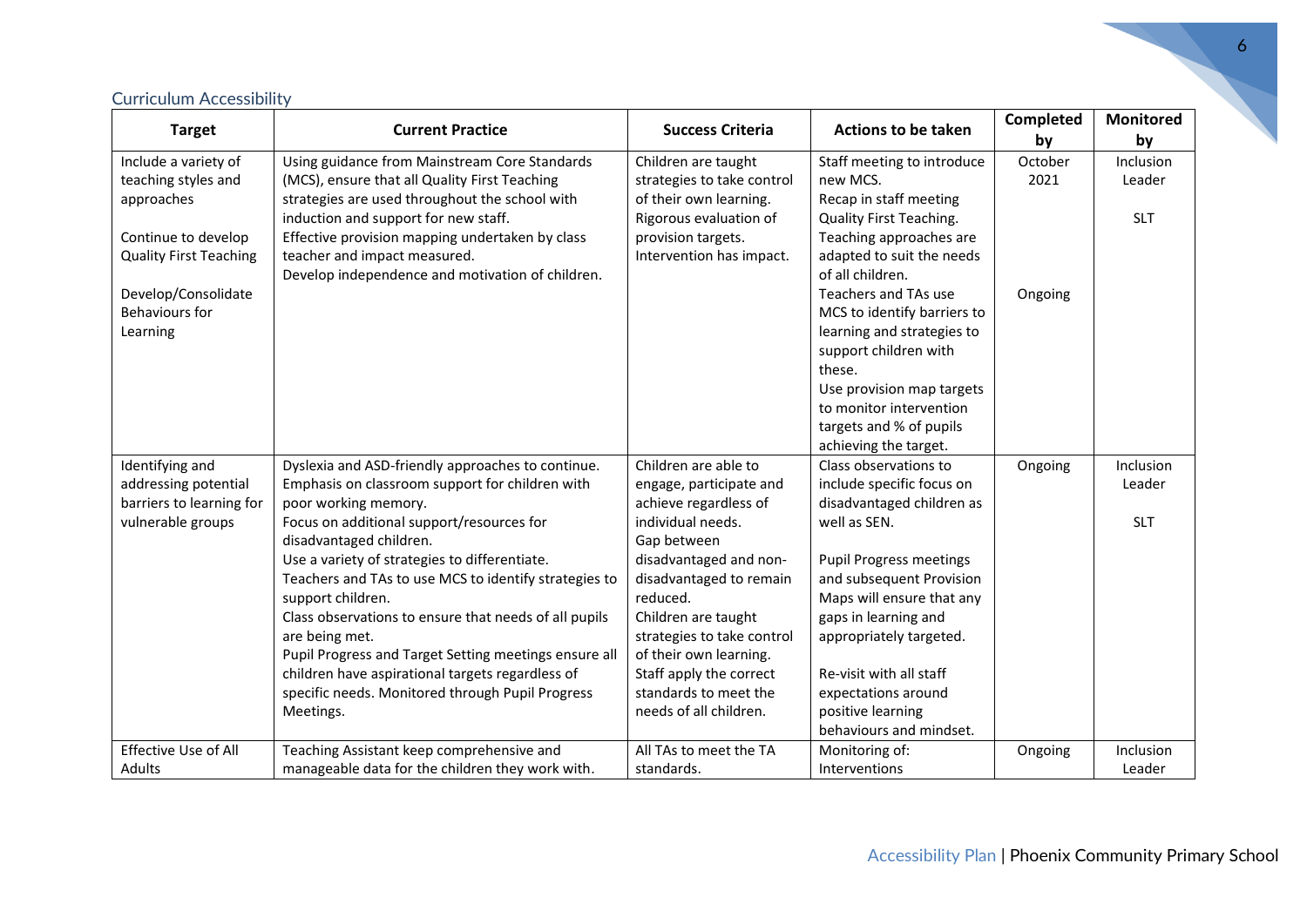|                            |                                                        | All interventions are      | - Provision Maps         |              |                 |
|----------------------------|--------------------------------------------------------|----------------------------|--------------------------|--------------|-----------------|
| <b>Teaching Assistants</b> | Quantitative and qualitative data is used to inform    | monitored and have an      | - Children's Books       |              | <b>SLT</b>      |
| having a positive          | and identify interventions.                            | impact.                    | - Learning Walks         |              |                 |
| impact in terms of         |                                                        | Consistent approach to     |                          |              | <b>Class</b>    |
| progress on all            | Teachers provide guidance to TAs to support            | provision across the       | Appraisal targets        |              | <b>Teachers</b> |
| children                   | learning and create a stimulating learning             | school to ensure           | discussed with SLT       |              |                 |
|                            | environment.                                           | maximum impact.            |                          |              |                 |
|                            |                                                        | TA appraisal targets       | Staff to attend training |              |                 |
|                            | Regular targeted training to ensure appropriate        | linked to School           | where relevant, to       |              |                 |
|                            | strategies being used by all.                          | Improvement Plan.          | increase the progress of |              |                 |
|                            |                                                        | TAs feel supported         | the children they work   |              |                 |
|                            |                                                        | through the appraisal      | with.                    |              |                 |
|                            |                                                        | process.                   |                          |              |                 |
|                            |                                                        | TAs have a timetable       |                          |              |                 |
|                            |                                                        | showing how and where      |                          |              |                 |
|                            |                                                        | they are used.             |                          |              |                 |
|                            |                                                        | Effective in-class support |                          |              |                 |
|                            |                                                        | and development of         |                          |              |                 |
|                            |                                                        | learning.                  |                          |              |                 |
| Increased knowledge        | School following the Mainstream Core Standards.        | Barriers for learning      | Updated training for all | 3 x annually | Inclusion       |
| of ASD, ADHD,              | Specific staff to have targeted training.              | reduced for children with  | staff; evidence on       |              | Leader          |
| Dyslexia, SLCN             | Teachers and TAs liaise with external providers as     | ASD, ADHD, Dyslexia in     | provision maps to show   |              |                 |
| disorders                  | necessary.                                             | school.                    | that recommendations     |              |                 |
|                            |                                                        |                            | have been acted upon.    |              |                 |
|                            | Detailed transition arrangements in place for specific | Children's needs are met   |                          |              |                 |
|                            | children.                                              | despite a change of        | Timetable transition     |              |                 |
|                            |                                                        | teacher/school.            | events include TA        |              |                 |
|                            | Monitoring of classroom environment and use of         |                            | meetings.                |              |                 |
|                            | adapted materials and equipment.                       | Learning is more           |                          |              |                 |
|                            | Feedback sheets given following class observation.     | accessible to all.         | Produce an access        |              |                 |
|                            |                                                        |                            | arrangements timetable   |              |                 |
|                            | Appropriate assessments arrangements                   | All needs are catered for  | for Kent Test, SATs      |              |                 |
|                            |                                                        | using appropriate          | detailing which children |              |                 |
|                            |                                                        | strategies during formal   | need additional          |              |                 |
|                            |                                                        | assessments.               | time/special             |              |                 |
|                            |                                                        |                            | arrangements.            |              |                 |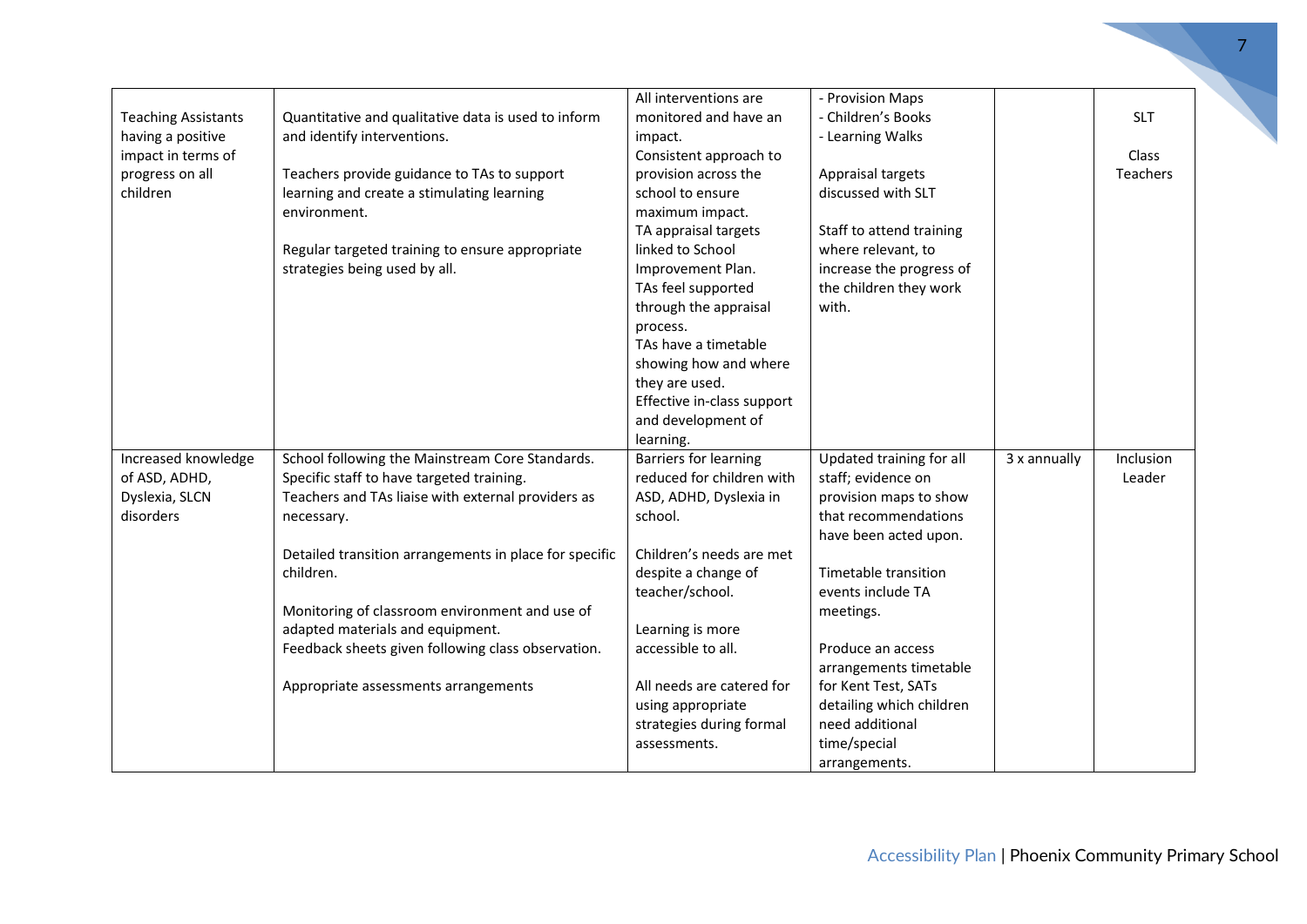| Increased awareness<br>of emotional literacy<br>for pupils, staff and<br>parents. | Whole teaching of PSHE.<br>Specific children identified for emotional support<br>work.<br>Increased parental awareness.<br>Parents are supported and signposted to relevant<br>organisations in the event of relationship difficulties,<br>loss of family members or parenting issues. | Children are more aware<br>of feelings and emotions,<br>able to express<br>themselves. Improved<br>self-esteem and social<br>skills.<br>Class ethos and cohesions<br>improved, and positive<br>relationships developed.<br>Parents feel that they are<br>able to approach the<br>school if they have<br>concerns or need advice. | Learning Mentor to<br>continue with sessions for<br>identified children.<br>Develop and establish<br>nurture provision for the<br>most vulnerable children.<br>Safeguarding Team to be<br>aware of the Early Help<br>referral process. | Ongoing                        | Inclusion<br>Leader<br>Safeguarding<br>Team |
|-----------------------------------------------------------------------------------|----------------------------------------------------------------------------------------------------------------------------------------------------------------------------------------------------------------------------------------------------------------------------------------|----------------------------------------------------------------------------------------------------------------------------------------------------------------------------------------------------------------------------------------------------------------------------------------------------------------------------------|----------------------------------------------------------------------------------------------------------------------------------------------------------------------------------------------------------------------------------------|--------------------------------|---------------------------------------------|
| Provision of<br>scribe/reader in test<br>situations                               | Staff trained to provide appropriate support in tests<br>Adapted environment/materials where suitable.<br>Reminders of flexible arrangements to be given<br>before assessments.                                                                                                        | Parents able to have<br>regular support for family<br>issues.<br>Achievement in specific<br>tests related to cognitive<br>ability rather than literacy<br>level.                                                                                                                                                                 | Remind staff of access<br>arrangements or special<br>adjustments before each<br>set of assessments.                                                                                                                                    | At key<br>assessment<br>points | <b>SLT</b>                                  |
| Improve basic skills of<br>children with SEN                                      | Provision of an additional TA with group work in<br>SLCN, Dyslexia.                                                                                                                                                                                                                    | Early identification and<br>improved results for<br>identified children.                                                                                                                                                                                                                                                         | Foundation Stage children<br>identified with SLCN<br>targeted for additional<br>support.<br>Identify and assess                                                                                                                        | Ongoing<br>Ongoing             | <b>SLCN TA</b>                              |
|                                                                                   |                                                                                                                                                                                                                                                                                        |                                                                                                                                                                                                                                                                                                                                  | children using Language<br>Link who may have<br>language issues impacting<br>upon their progress.                                                                                                                                      | Ongoing                        | Inclusion<br>Leader                         |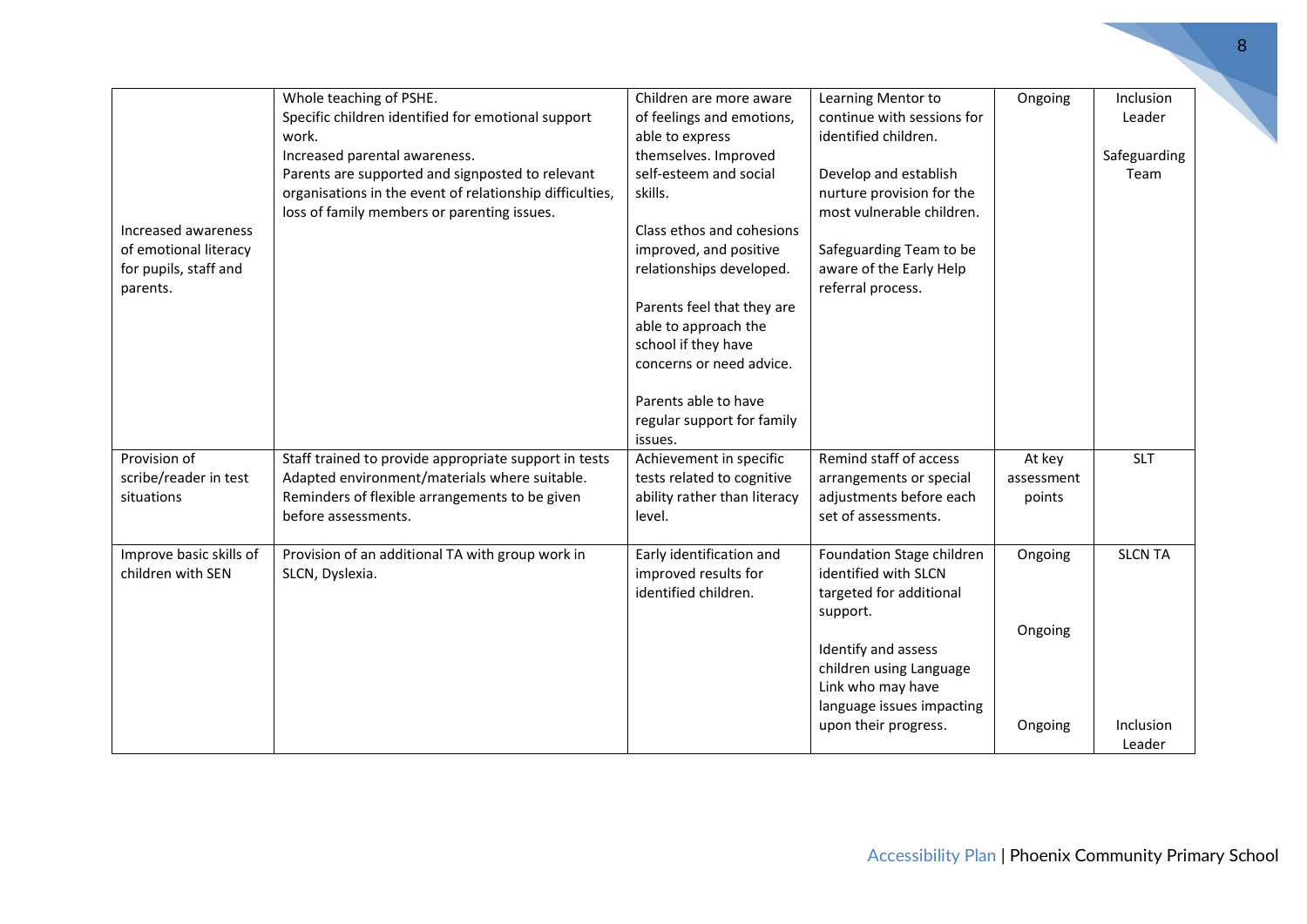|                                                                                     |                                                                                                                                                                      |                                                                                                          | Provide parents and staff<br>with information to<br>support and develop<br>identified children's<br>specific language needs.                            |                   |                          |
|-------------------------------------------------------------------------------------|----------------------------------------------------------------------------------------------------------------------------------------------------------------------|----------------------------------------------------------------------------------------------------------|---------------------------------------------------------------------------------------------------------------------------------------------------------|-------------------|--------------------------|
| Enable uninterrupted<br>access to IT services to<br>deliver curriculum              | Current curriculum programs utilise ipads and some<br>desktops. Programs supporting curriculum include<br>Seesaw, Spelling Shed, Doodle Maths, AR and MyOn           | Pupils use digital<br>curriculum tools easily                                                            | Networking and ipad<br>system management are<br>in place to enable digital<br>learning in all classrooms                                                | September<br>2021 | Headteacher              |
| Ensure needs of pupils<br>with ASC, ADHD,<br>Dyslexia and SLCN<br>disorders are met | Pupils are provided with resources to understand<br>and process changes including social stories with<br>clear pictures, maps and videos of new classroom<br>spaces. | Pupils transition into new<br>envirionment easily<br>Pupils SEND needs are net<br>within new environment | Monitoring of new<br>classroom environment<br>and use of adapted<br>materials and equipment.<br>Feedback sheets given<br>following class<br>observation | September<br>2021 | <b>Inclusion</b><br>Lead |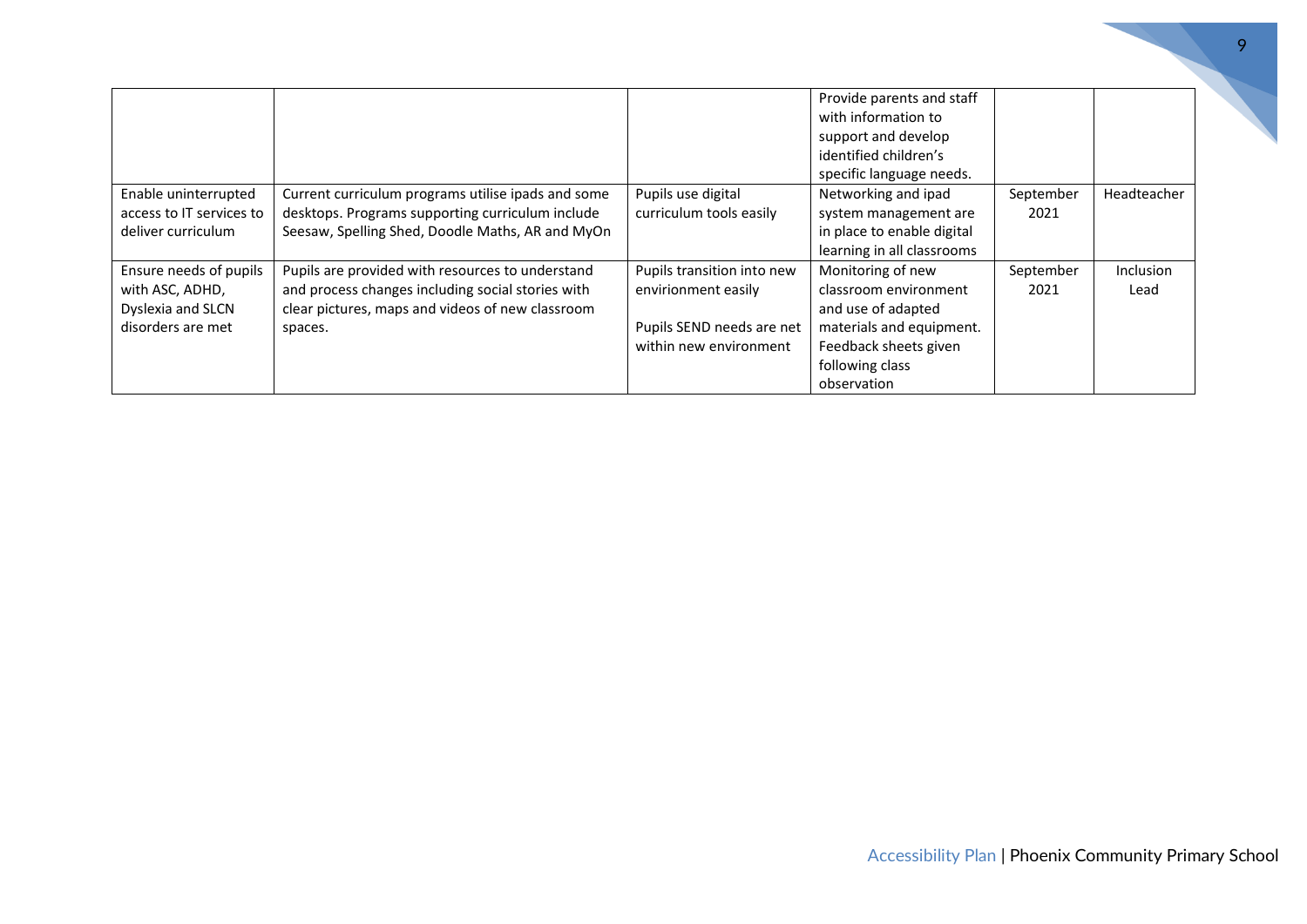| <b>Physical Accessibility</b><br>Physical environment | Need to ensure that children with mobility issues or   | Children are able to      | Risk assessments          | Ongoing   | All staff    |
|-------------------------------------------------------|--------------------------------------------------------|---------------------------|---------------------------|-----------|--------------|
| to suit individual                                    | broken limbs are appropriately supported and           | access the curriculum and | completed for children    |           |              |
| needs                                                 | adaptations made.                                      | remain included in school | with broken limbs before  |           |              |
|                                                       |                                                        | life.                     | they return to school.    |           |              |
|                                                       | Consideration given to accessibility for some children |                           |                           |           |              |
|                                                       | relating to the physical environment, i.e. height of   | Barriers caused by        | Risk assessments          |           |              |
|                                                       | pegs, table and chair height, weighted cushions,       | environmental issues      | completed for children    |           |              |
|                                                       | lighting, screen colour, ear defenders, etc.           | reduced.                  | with mobility issues      |           |              |
|                                                       |                                                        |                           | before a trip or special  |           |              |
|                                                       | Some outdoor areas are available for children to use   | Children benefit from     | activity.                 |           |              |
|                                                       | for learning or reflection.                            | fresh air and calm        |                           |           |              |
|                                                       |                                                        | distraction-free space.   | Liaison and advice given  |           |              |
|                                                       |                                                        |                           | by specialist teacher, OH |           |              |
|                                                       |                                                        |                           | Nurse, Occupational       |           |              |
|                                                       |                                                        |                           | Therapist, etc.           |           |              |
| Ensure suitable access                                | No current practice as mobile classrooms will be new   | Children can access the   | Provision of ramped       | September | SLT&         |
| to the mobile                                         | on school site                                         | curriculum and remain     | access to temporary       | 2021      | Portakabin   |
| classrooms situated                                   |                                                        | included in school life.  | mobile classrooms to be   |           | contractors  |
| on the playground                                     |                                                        |                           | accessible                |           |              |
| Access for Year R &                                   | No current practice as mobile classrooms will be new   | Children benefit from     | Installation of steps to  | September | SLT&         |
| Year 1 to Woodland                                    | on school site                                         | outdoor learning as part  | rear of classroom as well | 2021      | Portakabin   |
| area behind site of                                   |                                                        | of the Early Years and    | as single level access    |           | contractors  |
| mobile                                                |                                                        | Year 1 curriculum.        | around side of single     |           |              |
|                                                       |                                                        |                           | mobile classroom with     |           |              |
|                                                       |                                                        |                           | fencing and gated access  |           |              |
|                                                       |                                                        |                           | (unlocked)                |           |              |
| Disabled parking                                      | Currently 2 allocated disabled parking bays in staff   | Disabled staff and        | Any reduction of car      | September | Site Manager |
| access in staff car park                              | car park                                               | contractors can access    | parking to be clarified   | 2021      |              |
|                                                       |                                                        | allocated parking         | with building contractors |           |              |
|                                                       |                                                        |                           | - temporary signage       |           |              |
|                                                       |                                                        |                           | installed for disabled    |           |              |
|                                                       |                                                        |                           | parking                   |           |              |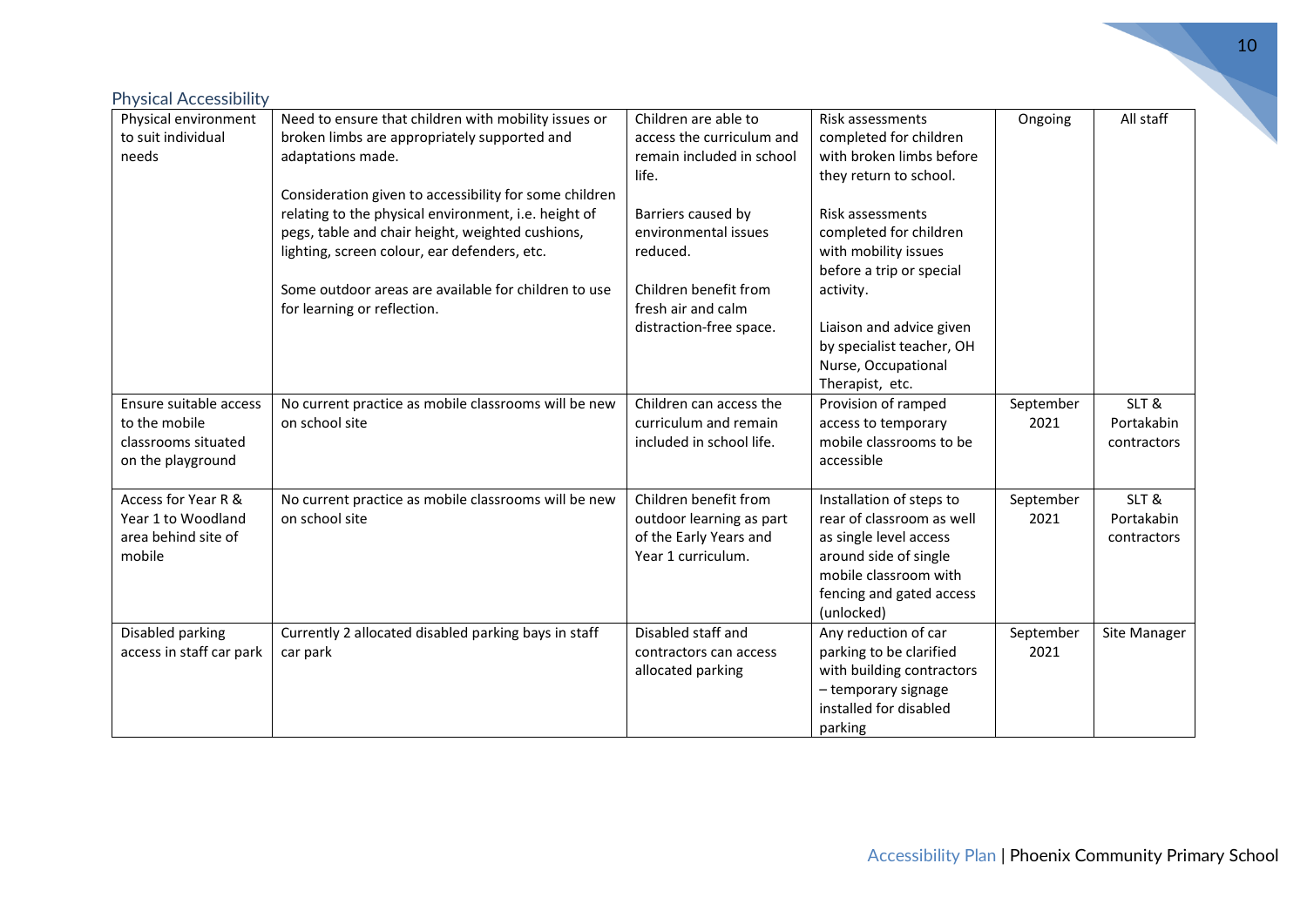|                                                                   |                                                                    |                                  |                                                                                                                                                         |                                  |                                  | 11 |
|-------------------------------------------------------------------|--------------------------------------------------------------------|----------------------------------|---------------------------------------------------------------------------------------------------------------------------------------------------------|----------------------------------|----------------------------------|----|
| Ramp to playground<br>accessible for disabled<br>pupils & parents | Currently there is a gentle gradient ramp up to the<br>playground. | Unimpeded access is<br>available | Agree routes for services<br>(water, electricity, data)<br>that ensure clear access<br>from front of school to<br>playground for<br>wheelchairs walkers | August 2021<br>& October<br>2021 | Site Manager<br>∝<br>Headteacher |    |

|  | Provision of Information |
|--|--------------------------|
|  |                          |

| To ensure that<br>parents are<br>participants in their<br>children's learning  | Most parents have an email providing information<br>on term dates, newsletters and upcoming events.<br>Parent/teacher consultations, ongoing parental<br>meetings.<br>Curriculum workshops<br>SEN inclusion section on the school website to<br>inform parents of policies, procedures and other<br>information.<br>Parents are able to see learning taking place via the<br>school's Twitter feed.<br>Consideration given to the fact that some parents of<br>children with EAL or reduced literacy skills, might | Parents kept up to date,<br>informed and consulted<br>on issues involving their<br>children.<br>Parents are able to work<br>in partnership with the<br>school in methods to<br>support their children's<br>learning.<br>Parents are able to talk to<br>their children about what<br>they have been learning<br>in school. | <b>Parental Questionnaire</b><br>FLO/Office staff provide<br>face-to-face contact.<br>Follow-up phone calls to<br>ensure that information<br>has been understood.                             | Ongoing          | <b>SLT</b>  |
|--------------------------------------------------------------------------------|--------------------------------------------------------------------------------------------------------------------------------------------------------------------------------------------------------------------------------------------------------------------------------------------------------------------------------------------------------------------------------------------------------------------------------------------------------------------------------------------------------------------|---------------------------------------------------------------------------------------------------------------------------------------------------------------------------------------------------------------------------------------------------------------------------------------------------------------------------|-----------------------------------------------------------------------------------------------------------------------------------------------------------------------------------------------|------------------|-------------|
|                                                                                | needs support with reading or completing<br>paperwork.                                                                                                                                                                                                                                                                                                                                                                                                                                                             |                                                                                                                                                                                                                                                                                                                           |                                                                                                                                                                                               |                  |             |
| Parents are provided<br>with suitable<br>information on<br>changes to premises | Parents are regularly communicated with via social<br>media, parent mail, noticeboards, newsletters and<br>letters home.                                                                                                                                                                                                                                                                                                                                                                                           | Parents understand how<br>to access the school site<br>for drop off and<br>collection.<br>Parents state that they<br>have had clear<br>information on new                                                                                                                                                                 | Parents are provided with<br>pictures, videos and<br>layout plans for the new<br>mobile classrooms and<br>social stories to<br>specifically explain the<br>move to children with SEN<br>needs | <b>July 2021</b> | Headteacher |